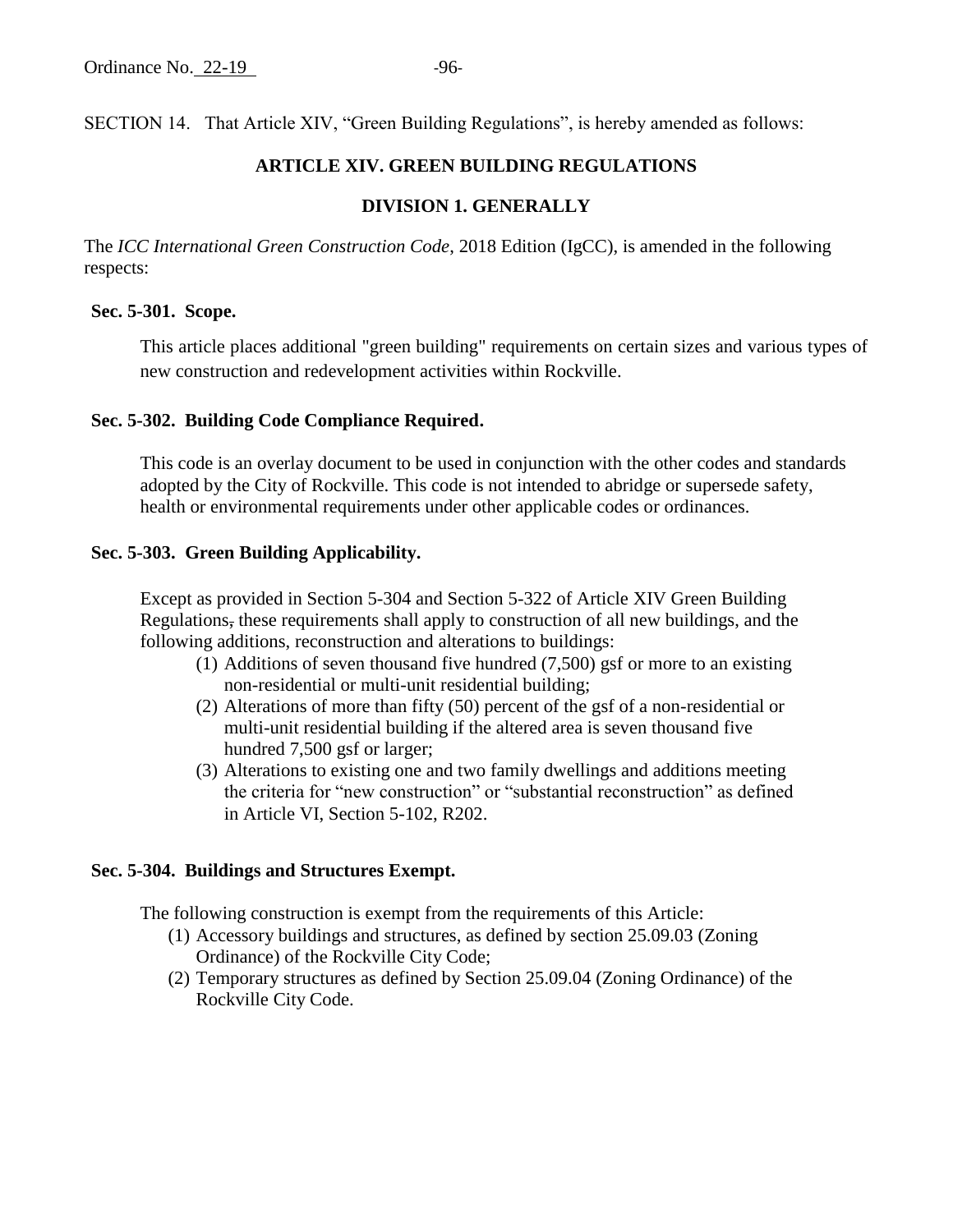## **Sec. 5-305. Certification Not Required.**

Compliance with this Article does not require a construction project to obtain certification from the U.S. Green Building Council or any other "green" certification organization. The City, as described in Division 2 of this Article, shall perform evaluation for compliance with the provisions of this Article.

**Secs. 5-306 - 5-310. Reserved.**

## **DIVISION 2. ADMINISTRATION AND ENFORCEMENT**

## **Sec. 5-311. Administration.**

- (a) The Chief of Zoning or his/her designee will review projects for compliance with this Article during the design phase of new construction. This includes:
	- (1) Reviewing the submitted green building checklists and supporting documentation for completeness and accuracy, as it pertains to site development;
- (b) The Chief of Inspection Services or his/her designee will review projects for compliance with this Article during the design phase of new construction. This includes:
	- (1) Reviewing the submitted green building checklists and supporting documentation for completeness and accuracy, as it pertains to building construction;

## **Sec. 5-312. Enforcement.**

The Chief of Inspection Services or his/her designee will review projects for compliance with this Article during construction and prior to occupancy. This includes:

- (1) Ensuring that buildings have been constructed to meet the appropriate green standards per their design;
- (2) Ensuring appropriate materials, appliances and equipment are installed, as required;
- (3) Reviewing required computer software reports, worksheets, compliance manuals, commissioning documents, and building/homeowner maintenance manuals, if required for credit;
- (4) Ensuring waste management requirements have been fulfilled.

## **Sec. 5-313. Waivers and Modifications.**

The Chief of Planning Zoning or the Chief of Inspection Services may modify the provisions of this Article as appropriate to accommodate historic preservation considerations.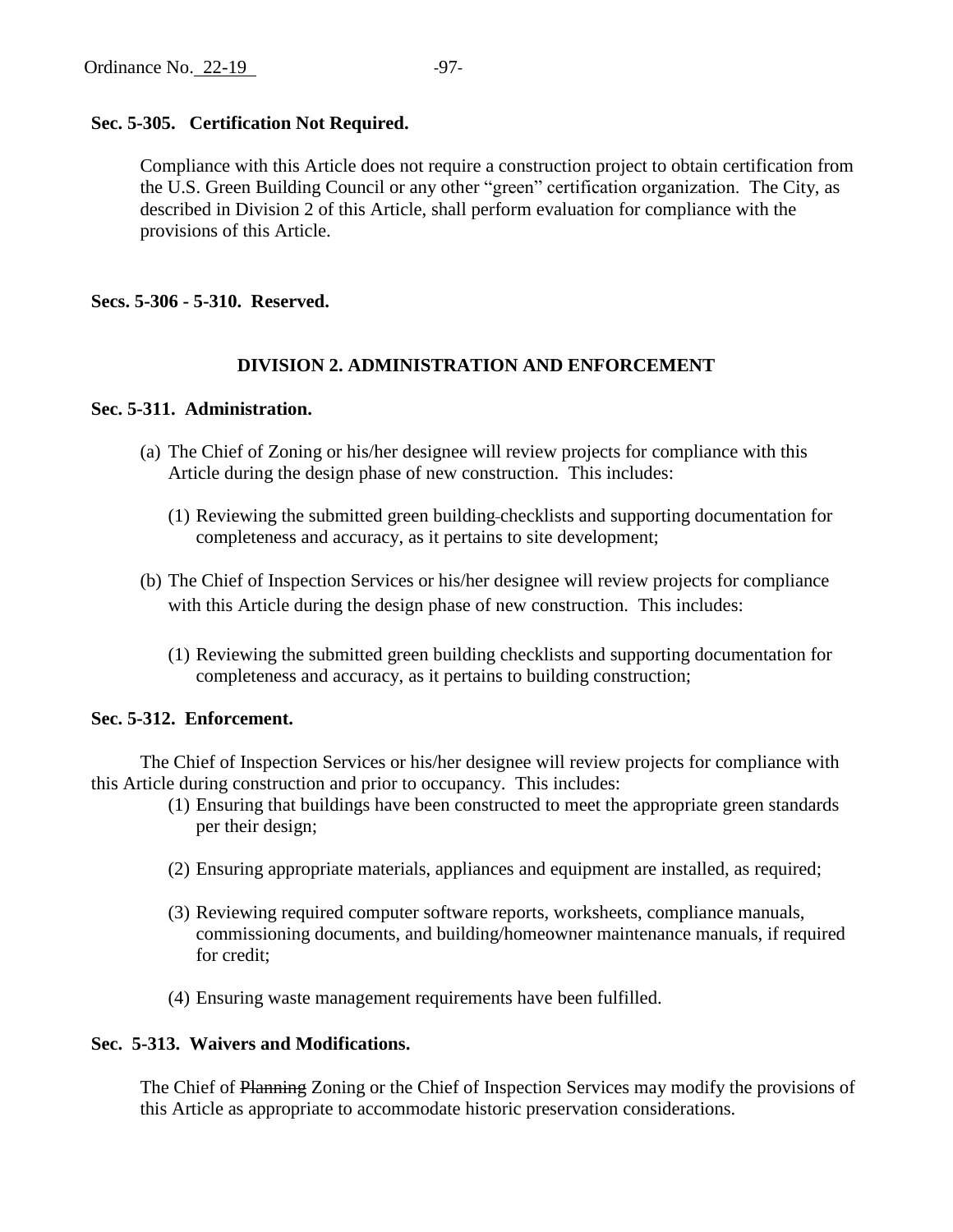# **DIVISION 3. DEFINITIONS**

## **Sec. 5-316. Definitions.**

Words defined in this article are intended only for use with sections of this article or any document referred to in this article.

*ANSI* means the American National Standards Institute.

*Alteration***,** when applied to a building or structure or its service equipment, means:

- (1) A change or rearrangement in the structural parts or in the exit facilities;
- (2) A vital change in the service equipment;
- (3) An enlargement whether by extending laterally or by increasing in height;
- (4) The moving from one (1) location or position to another; or
- (5) The change in occupancy from one (1) use group to another of different legal requirements.

*Building* means a structure having one (1) or more stories and a roof, designed primarily for the shelter, support, or enclosure of persons, animals, or property of any kind; and is not an accessory building as defined in section 25.09.03 of the Zoning Ordinance of the City of Rockville.

*City Manager* means the City Manager for the City of Rockville, or his/her designee.

*ENERGY STAR* means the joint program of the U.S. Environmental Protection Agency and the U.S. Department of Energy designed to identify and promote energy-efficient products and practices.

*EPA* means the U.S. Environmental Protection Agency.

*Green building* means a holistic approach to design, construction, operation, maintenance and demolition that minimizes the building's impact on the environment, the occupants and the community.

*GSF* means gross square footage. GSF is the sum of all areas on all floors of a building included within the outside faces of the exterior walls, including floor penetration areas, however insignificant, for circulation and shaft areas that connect one floor to another.

*LEED* ® means the Leadership in Energy and Environmental Design green building rating system, version 4 or the most current mandated version by the U.S. Green Building Council.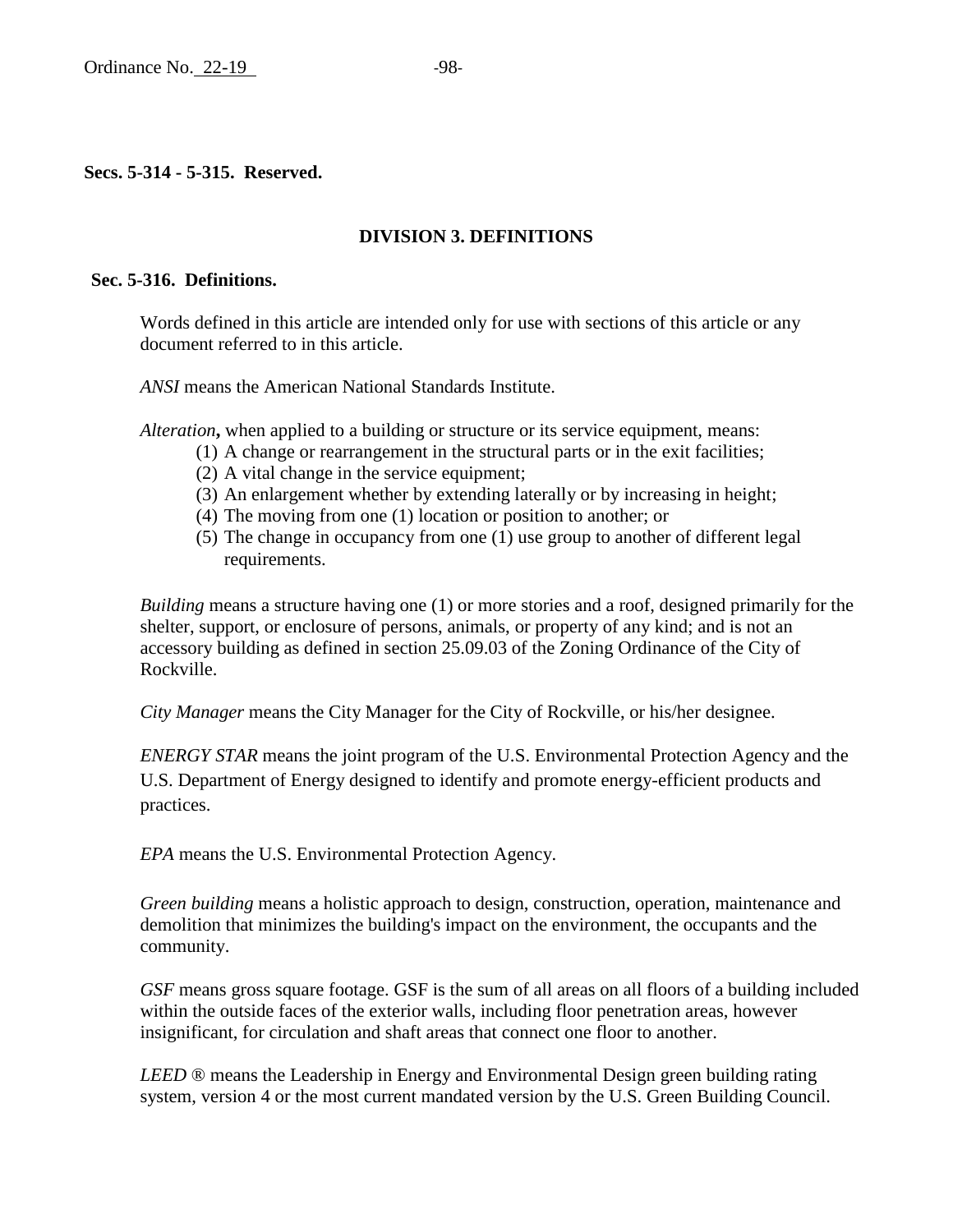Individual rating systems, and the associated checklists, have been created for several different building categories.

*Multi-unit residential* means residential structures not governed by the provisions of article VI of this chapter.

*National Green Building Standard (NGBS)* means the ANSI-approved residential green building standard released by the National Association of Home Builders (NAHB) in coordination with the International Code Council (ICC700-2015). For multi-unit and low-rise residential buildings, the NGBS may be used as an equivalent rating system.

*Non-residential* means commercial, industrial, institutional, governmental and the nonresidential portions of mixed-use developments.

*USGBC* means the U.S. Green Building Council, creator and maintainer of the LEED® green building rating system.

**Secs. 5-317 - 5-320. Reserved.**

# **DIVISION 4. NON-RESIDENTIAL AND MULTI-UNIT RESIDENTIAL GREEN BUILDINGS**

## **Sec. 5-321. International Green Construction Code--Adopted.**

The International Code Council (ICC) International Green Construction Code, 2015 Edition, as modified herein, is hereby adopted as the green construction code for the City. One (1) copy of such publication as adopted shall be housed by the Inspection Services Division and made available for inspection by the public during regular office hours. Any amendment or change in such publication promulgated by the International Code Council shall not become a part of this article until adopted by ordinance. References to other ordinances and codes of the City shall be interpreted and applied in accordance with the terms and effect of such ordinances and codes at the time of such application and interpretation.

## **Sec. 5-322. Same--Amendments.**

The *ICC International Green Construction Code*, 2015 Edition (IgCC), is amended in the following respects:

*Section 101.1* of the IgCC is amended to read as follows:

**101.1 Title.** These regulations shall be known as the *Green Construction Code of the City of Rockville*, hereinafter referred to as "this code".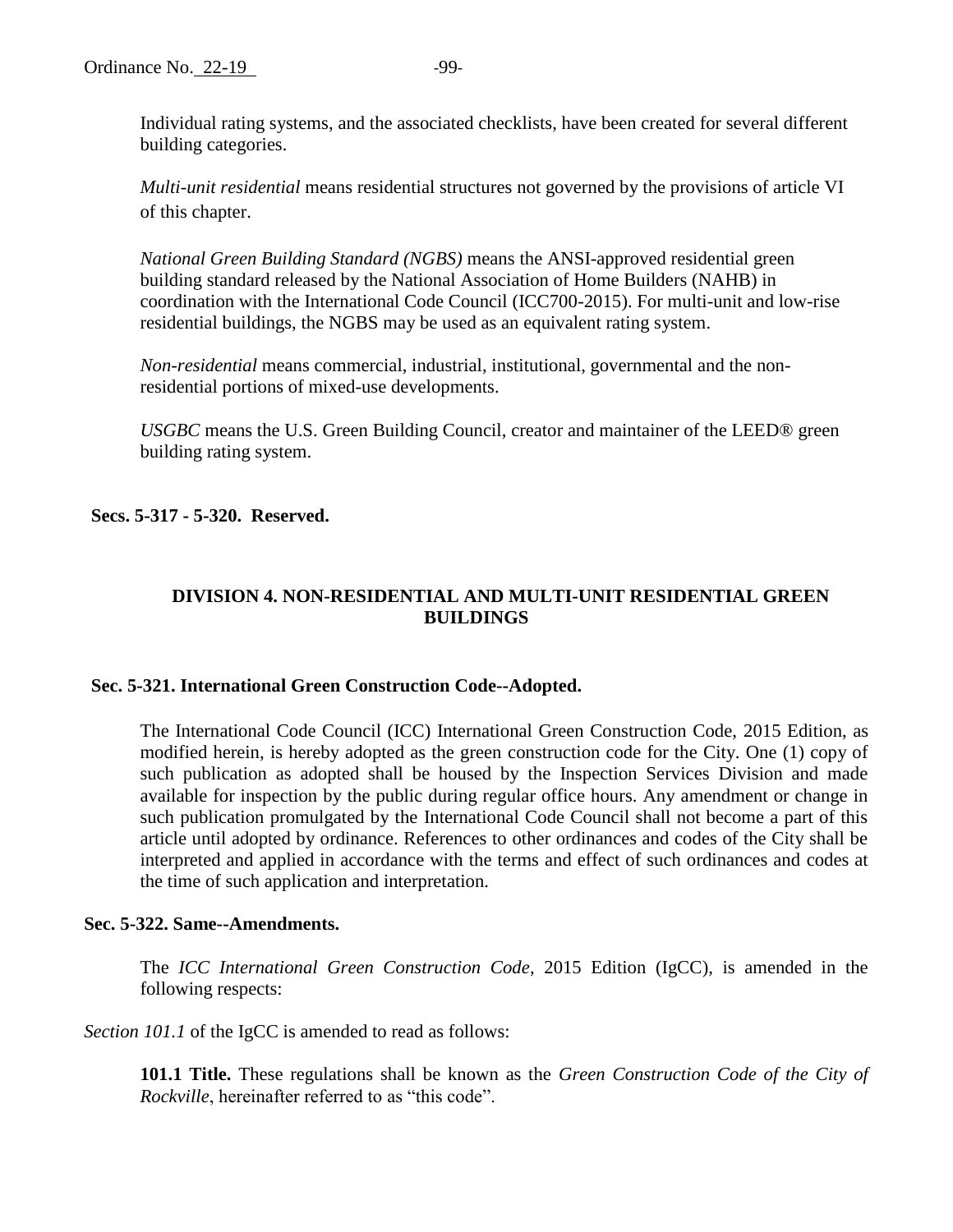*Section 101.3* of the IgCC is amended to read as follows:

**101.3 Scope.** The provisions of this code shall apply to new construction as it relates to the design and construction of buildings and additions, building sites, removal and demolition of every building or structure or any appurtenances connected or attached to such buildings or structures and to the site on which the building is located. Occupancy classifications shall be determined in accordance with the *International Building Code®* (IBC®).

### **Exceptions:**

1. The code shall not apply to items 1.1, 1.2 and 1.3 except where the jurisdiction adopts the jurisdictional requirements of Section 302.1, Item 1, for residential buildings.

1.1. Detached one- and two-family dwellings and multiple single-family dwellings (townhouses) not more than three stories in height above grade plane with a separate means of egress, their accessory structures, and the site or lot upon which these buildings are located.

1.2. Group R-3 residential buildings, their accessory structures, and the site or lot upon which these buildings are located.

1.3. Group R-2 and R-4 residential buildings four stories or less in height above grade plane, their accessory structures, and the site or lot upon which these buildings are located.

2. The code shall not apply to equipment or systems that are used primarily for industrial or manufacturing.

3. The code shall not apply to temporary structures *approved* under Section 3103 of the *International Building Code*.

4. Where ASHRAE 189.1 is selected in accordance with Section 301.1.1, ASHRAE 189.1 shall not apply to buildings identified in Exceptions 1 through 3. 5. Where a minimum of USGBC-LEED Certification at the Silver level is selected as an alternative compliance path.

**101.3.1 Residential construction.** In lieu of the requirements of this code the following shall be deemed-to-comply with this code:

1. Group R-2 and R-4 residential buildings five stories or more in height above grade plane, their accessory structures, and the site or lot upon which these buildings are located achieve a minimum Silver performance level in Chapters 5 through 10 of the ICC 700-2015 (National Green Building Standard) or equivalent system.

2. Group R-2 and R-4 portions of mixed use buildings must achieve a minimum Silver performance level in Chapters 5 through 10 of the ICC 700-2015 (National Green Building Standard) or equivalent system. The remainder of the building and the site upon which the building is located shall comply with the provisions of this code.

*Section 101.4* of the IgCC is amended to read as follows: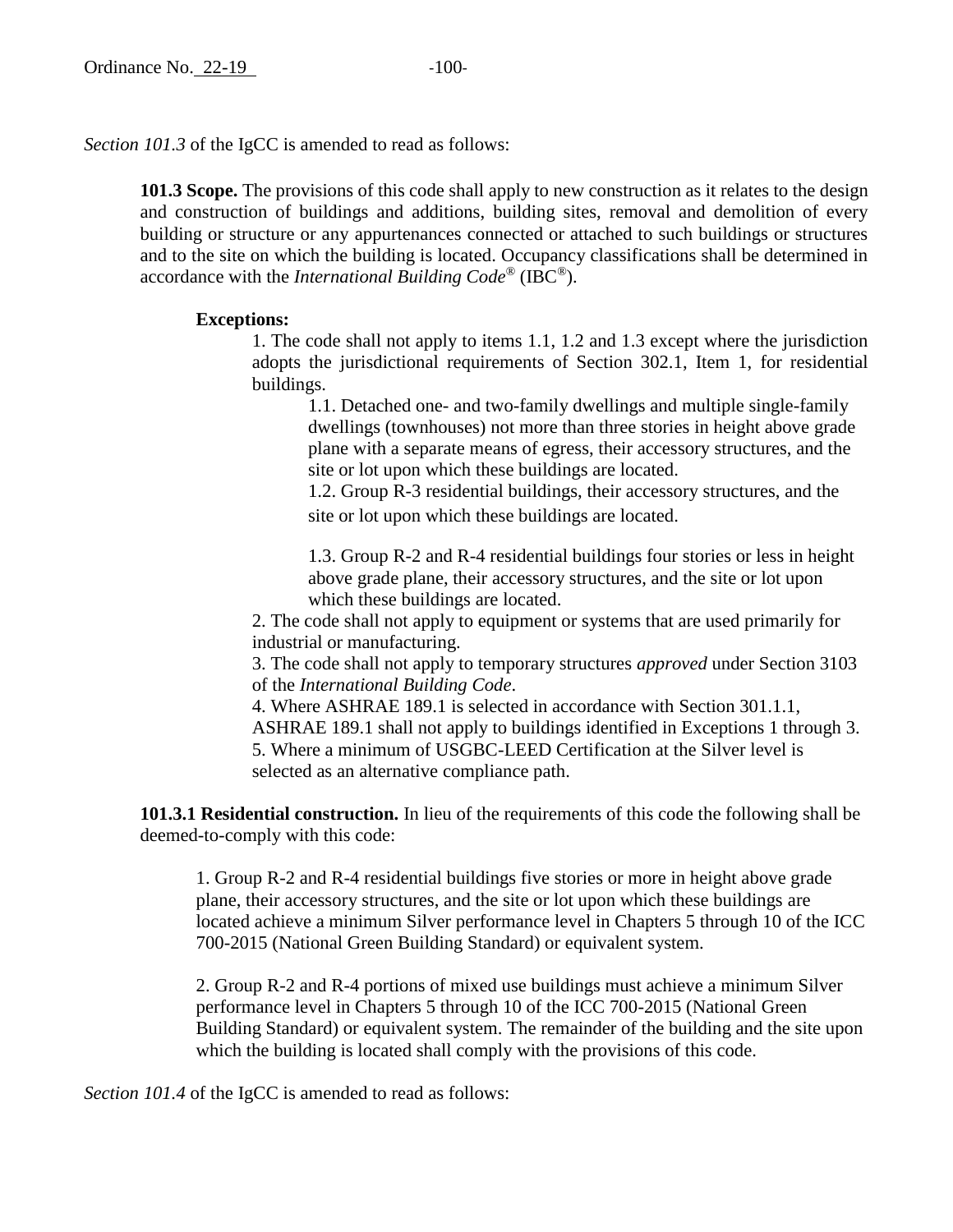**101.4 Appendices.** All the provisions in the Appendices, as amended, are adopted as part of the International Green Construction Code.

*Section 102.4* of the IgCC is amended to read as follows:

**102.4 Referenced codes and standards.** The following codes shall be considered part of the requirements of this code: the International Building Code, the International Energy Conservation Code® (IECC®), the International Existing Building Code® (IEBC®), Rockville Fire Code, the International Fuel Gas Code® (IFGC®), the International Mechanical Code® (IMC®), the International Plumbing Code® (IPC®), and the International Residential Code® (IRC®).

*Section 102.6* of the IgCC is amended to read as follows:

**102.6 Existing structures**. The legal occupancy of any structure existing on the date of adoption of this code shall be permitted to continue without change, except as is specifically covered in this code, the International Building Code, the International Existing Building Code, or the Rockville Fire Code, or as is deemed necessary by the code official for the general safety and welfare of building occupants and the public.

*Section 106.1* of the IgCC is amended to read as follows:

**106.1 Required.** Any owner or authorized agent who intends to construct, enlarge, alter, repair, move, demolish, or change the occupancy of a building or structure, or to erect, install, enlarge, alter, repair, remove, convert or replace any energy, electrical, gas, mechanical or plumbing system, the installation of which is regulated by this code, or to cause any such work to be done, shall first make application to the *code official* and obtain the required permit under the applicable code or regulation relevant to the intended work. A Green Building application will be filed with the Inspection Services Division; however, a separate permit shall not be issued under this code. Exemptions from permit requirements shall not be deemed to grant authorization for any work to be done in any manner in violation of the provisions of this code or any other applicable laws, codes or ordinances of this jurisdiction.

*Section 107(Fees)* of the IgCC is deleted

*Section 108* of the IgCC is amended to read as follows:

**Section 108 Board of Adjustments and Appeals.** Appeals of administrative interpretations or decisions made by the Code Official shall be administered in accordance with Chapter 5, Article I, Section 5-12 of the Rockville City Code.

*Section 301.1.1* of the IgCC is amended to read as follows:

**301.1.1 Application.** The requirements contained in this code are applicable to buildings, or portions of buildings. As indicated in Section 101.3, these buildings shall meet either the requirements of ASHRAE 189.1 or the requirements contained in this code or demonstrate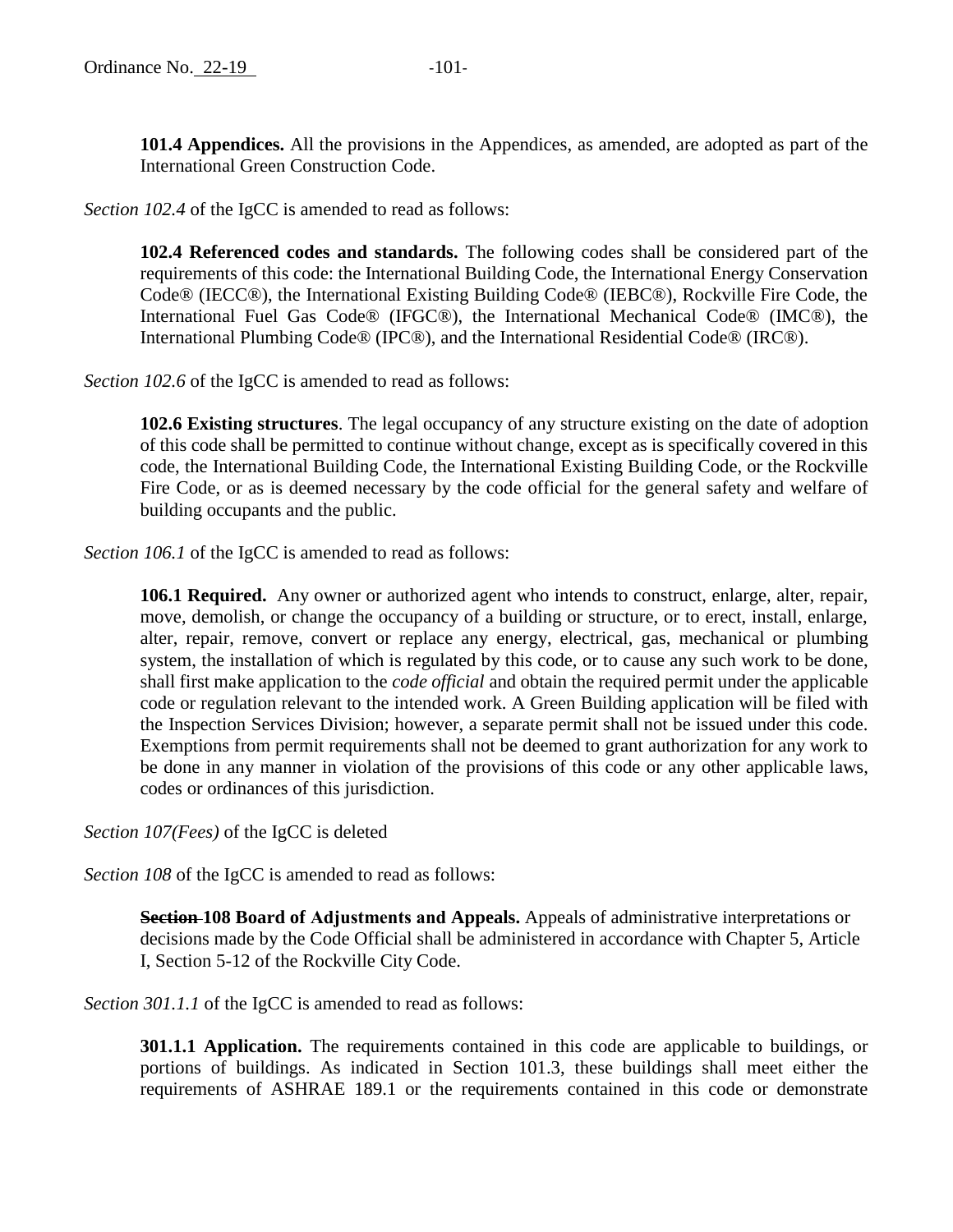compliance using an equivalent option that must be first approved by the *code official* and where the applicant demonstrates equivalency and compliance.

*Section 302.1* of the IgCC is amended to read as follows:

**302.1 Requirements and electives determined by the jurisdiction.** The jurisdiction shall indicate the following information in Table 302.1 for inclusion in its code adopting ordinance:

- 1. The jurisdiction shall indicate whether requirements for residential buildings, as indicated in Exception 1 to Section 101.3, are applicable by selecting "Yes" or "No" in Table 302.1. Where "Yes" is selected, the provisions of ICC 700 shall apply and the remainder of this code shall not apply.
- 2. Requirements: Where "Yes" or "No" boxes are provided, the box checked "Yes" indicates where that section or subsection, as amended, is to be enforced as a mandatory requirement in the jurisdiction, or "No" indicates where that section or subsection is not to be enforced as a mandatory requirement in the jurisdiction.
- 3. Electives: Where "Yes" boxes are provided, the box checked "Yes" indicates where that section or subsection, as amended, is not required and is relocated to Appendix A- Project Electives, Section A110 Additional Project Electives and is eligible for selection as a project elective in the jurisdiction.

*Table 302.1* of the IgCC is amended to read as follows:

# **TABLE 302.1 REQUIREMENTS AND ELECTIVES DETERMINED BY THE JURISDICTION**

| <b>Section</b>         | <b>Section Title or Description and Directives</b><br><b>CHAPTER 1. SCOPE</b>                                                                                                                                                                                                                                          | <b>Jurisdictional</b><br><b>Requirements</b> |                     | Jurisdictional<br><b>Electives</b><br>$(A$ ppendix A) |
|------------------------|------------------------------------------------------------------------------------------------------------------------------------------------------------------------------------------------------------------------------------------------------------------------------------------------------------------------|----------------------------------------------|---------------------|-------------------------------------------------------|
| 101.3<br>Exception 1.1 | Detached one- and two-family dwellings and<br>multiple single-family dwellings (townhouses)<br>not more than three stories in height above<br>grade plane with a separate means of egress,<br>their accessory structures, and the site or lot<br>upon which these buildings are located, shall<br>comply with ICC 700. | ☑<br>Yes                                     | Г<br>N <sub>0</sub> |                                                       |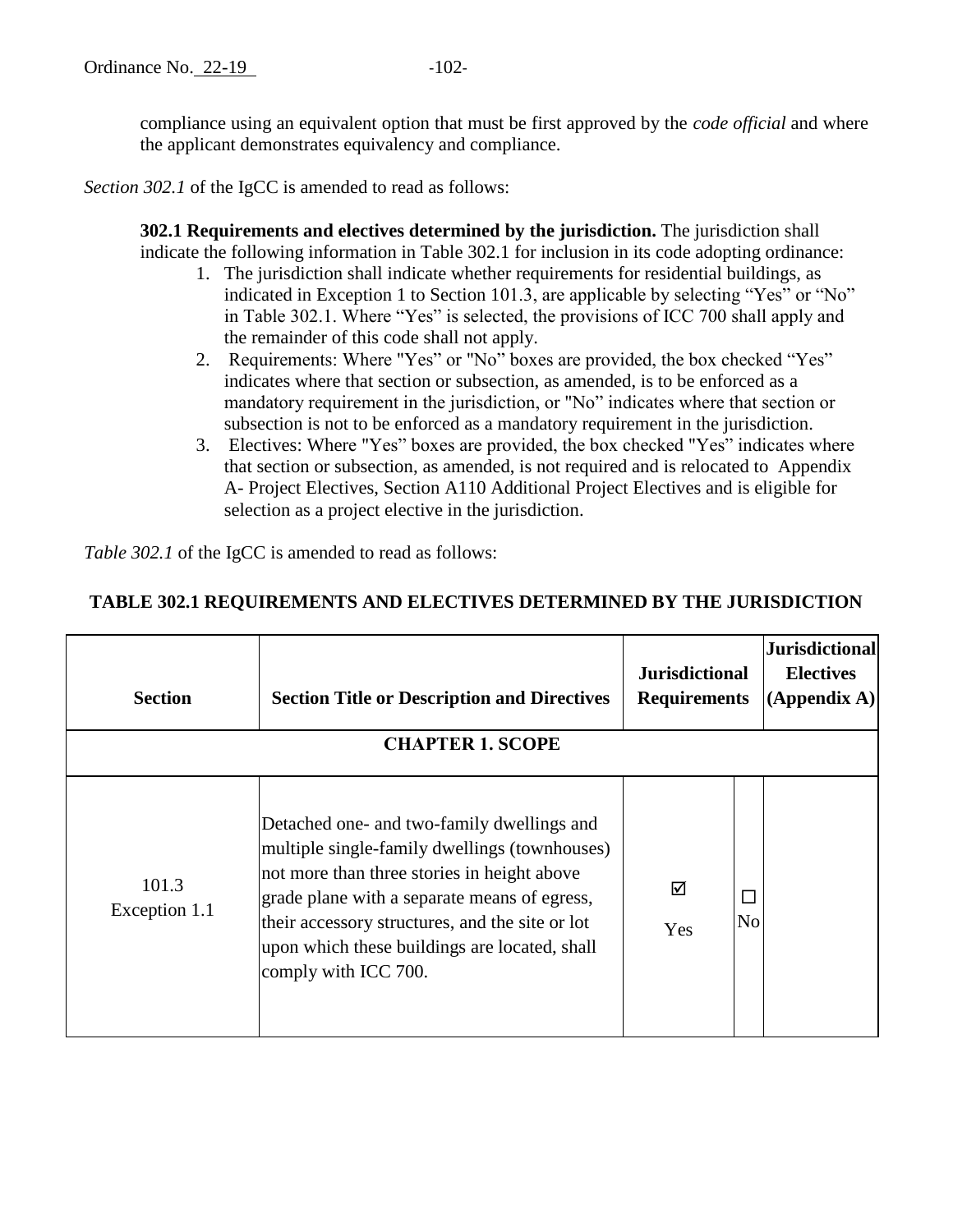| <b>Section</b>         | <b>Section Title or Description and Directives</b>                                                                                                                                                                      | <b>Jurisdictional</b><br><b>Requirements</b> |                          |          |  | <b>Jurisdictional</b><br><b>Electives</b><br>(Appendix A) |
|------------------------|-------------------------------------------------------------------------------------------------------------------------------------------------------------------------------------------------------------------------|----------------------------------------------|--------------------------|----------|--|-----------------------------------------------------------|
| 101.3<br>Exception 1.2 | Group R-3 residential buildings, their accessory<br>structures, and the site or lot upon which these<br>buildings are located, shall comply with ICC<br>700.                                                            | ☑<br>Yes                                     | $\Box$<br>N <sub>o</sub> |          |  |                                                           |
| 101.3<br>Exception 1.3 | Group R-2 and R-4 residential buildings four<br>stories or less in height above grade plane their<br>accessory structures, and the site or lot upon<br>which these buildings are located, shall comply<br>with ICC 700. | ☑<br>Yes                                     | N <sub>o</sub>           |          |  |                                                           |
|                        | <b>CHAPTER 4. SITE DEVELOPMENT AND LAND USE</b>                                                                                                                                                                         |                                              |                          |          |  |                                                           |
| 401.2                  | Predesign site inventory and assessment                                                                                                                                                                                 | $\Box$<br>Yes                                | ☑<br>N <sub>o</sub>      |          |  |                                                           |
| 402                    | <b>Preservation of Natural Resources</b>                                                                                                                                                                                | $\Box$<br>Yes                                | ☑<br>N <sub>o</sub>      |          |  |                                                           |
| 403                    | <b>Stormwater Management</b>                                                                                                                                                                                            | $\Box$<br>Yes                                | ☑<br>N <sub>o</sub>      |          |  |                                                           |
| 404                    | Landscape Irrigation and Outdoor Fountains                                                                                                                                                                              | П<br>Yes                                     | ☑<br>No                  | ☑<br>Yes |  |                                                           |
| 405.1-405.2            | Management of Vegetation, Soils and Erosion<br>Control                                                                                                                                                                  | $\Box$<br>Yes                                | ☑<br>N <sub>0</sub>      |          |  |                                                           |
| 405.3                  | Native plant landscaping                                                                                                                                                                                                | $\Box$<br>Yes                                | ☑<br>N <sub>o</sub>      | ☑<br>Yes |  |                                                           |
| 406                    | <b>Building Site Waste Management</b>                                                                                                                                                                                   | ☑<br>Yes                                     | $\Box$<br>N <sub>0</sub> |          |  |                                                           |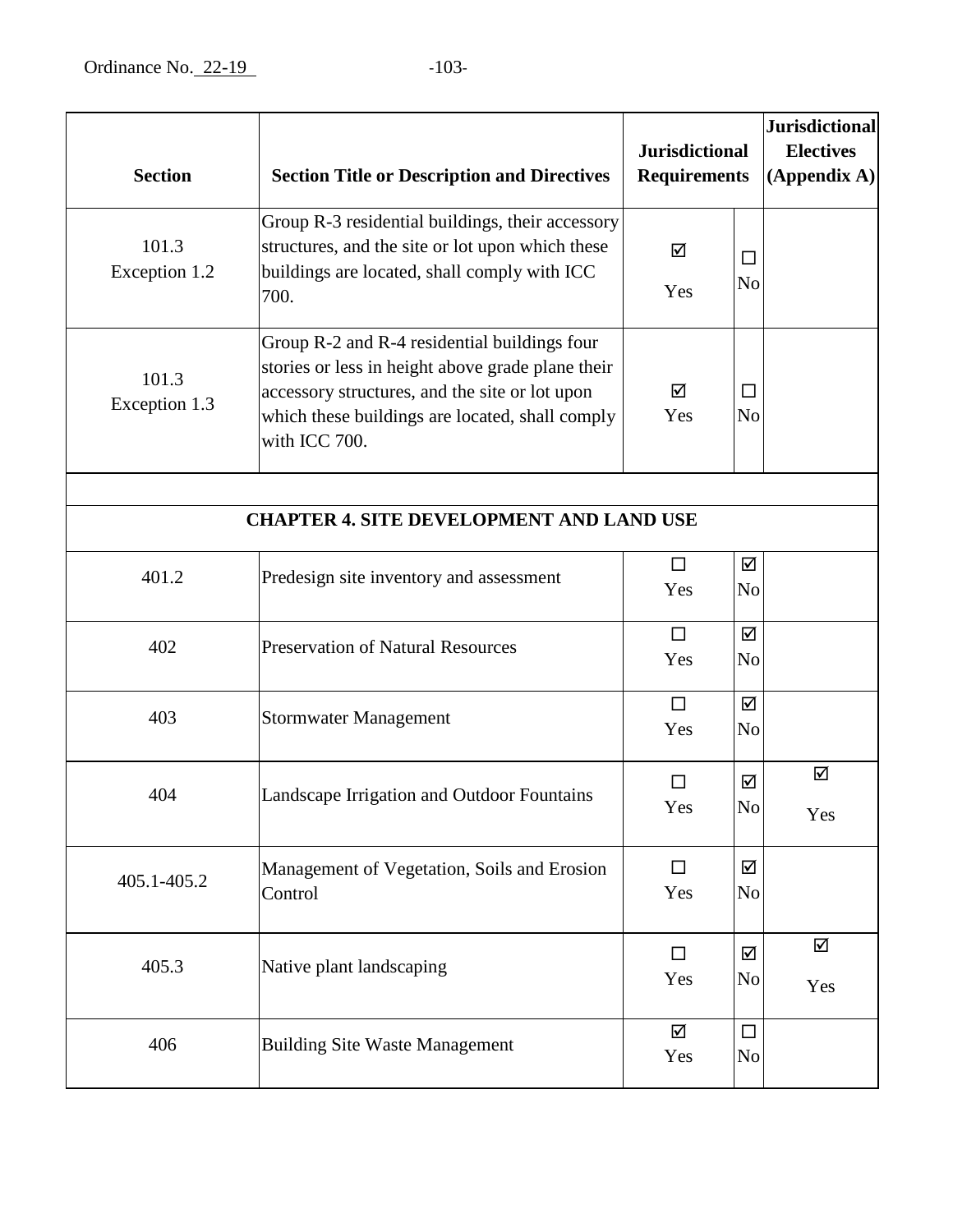| <b>Section</b> | <b>Section Title or Description and Directives</b>              | <b>Jurisdictional</b><br><b>Requirements</b> |                          | <b>Jurisdictional</b><br><b>Electives</b><br>$(A$ ppendix A) |
|----------------|-----------------------------------------------------------------|----------------------------------------------|--------------------------|--------------------------------------------------------------|
| 407.1-407.3    | <b>Transportation Impact</b>                                    | $\Box$<br>Yes                                | ☑<br>N <sub>0</sub>      |                                                              |
| 407.4          | Preferred vehicle parking                                       | $\Box$<br>Yes                                | ☑<br>No                  | ☑<br>Yes                                                     |
| 408            | <b>Heat Island Mitigation</b>                                   | ☑<br>Yes                                     | $\Box$<br>N <sub>o</sub> |                                                              |
| 409            | Site Lighting                                                   | □<br>Yes                                     | ☑<br>N <sub>o</sub>      | ☑<br>Yes                                                     |
|                | <b>CHAPTER 5. MATERIAL RESOURCE CONSERVATION AND EFFICIENCY</b> |                                              |                          |                                                              |
| 502            | <b>Construction Material Management</b>                         | ☑<br>Yes                                     | $\Box$<br>No             |                                                              |
| 503            | <b>Construction Waste Management</b>                            | ☑<br>Yes                                     | $\Box$<br>No             |                                                              |
| 503.1          | Minimum percentage of waste material<br>diverted from landfills | ☑<br>Yes (50%)                               |                          |                                                              |
| 504            | Waste Management and Recycling                                  | ☑<br>Yes                                     | $\Box$<br>N <sub>o</sub> |                                                              |
| 505            | <b>Material Selection</b>                                       | $\Box$<br>Yes                                | ☑<br>No                  | ☑<br>Yes                                                     |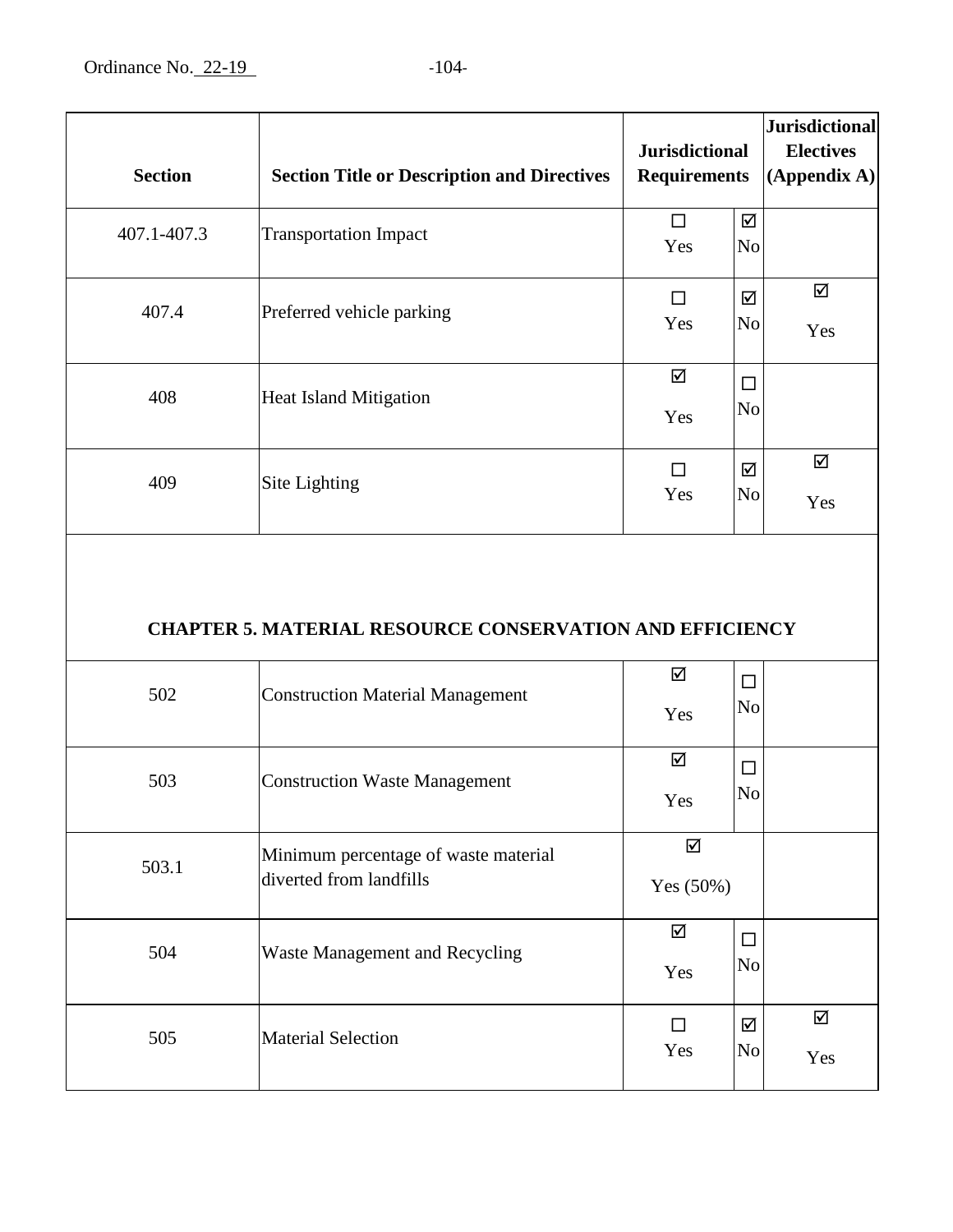| <b>Section</b>        | <b>Section Title or Description and Directives</b>                                                                                                                                                              | <b>Jurisdictional</b><br><b>Requirements</b>     |                          |          |  | <b>Jurisdictional</b><br><b>Electives</b><br>(Appendix A) |
|-----------------------|-----------------------------------------------------------------------------------------------------------------------------------------------------------------------------------------------------------------|--------------------------------------------------|--------------------------|----------|--|-----------------------------------------------------------|
| 506                   | Lamps                                                                                                                                                                                                           | $\Box$<br>Yes                                    | ☑<br>N <sub>o</sub>      | ☑<br>Yes |  |                                                           |
|                       | <b>CHAPTER 6. ENERGY CONSERVATION, EFFICIENCY AND CO2e EMISSION REDUCTION</b>                                                                                                                                   |                                                  |                          |          |  |                                                           |
| 302.1, 302.1.1, 602.1 | Zero Energy Performance Index (zEPI) of<br>Jurisdictional Choice - The jurisdiction shall<br>indicate a zEPI of 50 or less in each occupancy<br>for which it intends to require enhanced energy<br>performance. | ☑<br>Yes<br>Occupancy:<br><b>ALL</b><br>zEPI: 50 | $\Box$<br>N <sub>o</sub> |          |  |                                                           |
| 603                   | Energy Metering, Monitoring and Reporting                                                                                                                                                                       | ☑<br>Yes                                         | $\Box$<br>N <sub>o</sub> |          |  |                                                           |
| 604                   | <b>Automated Demand-Response (Auto-DR)</b><br>Infrastructure                                                                                                                                                    | $\Box$<br>Yes                                    | ☑<br>N <sub>0</sub>      | ☑<br>Yes |  |                                                           |
| 605                   | <b>Building Envelope Systems</b>                                                                                                                                                                                | ☑<br>Yes                                         | □<br>N <sub>o</sub>      |          |  |                                                           |
| 606                   | Building Mechanical Systems (as amended)                                                                                                                                                                        | ☑<br>Yes                                         | $\Box$<br>No             |          |  |                                                           |
| 606.5.1               | <b>Economizer Systems</b>                                                                                                                                                                                       | $\Box$ Yes                                       | ☑<br>N <sub>0</sub>      | ☑<br>Yes |  |                                                           |
| 607                   | Building Service Water Heating Systems (as<br>amended)                                                                                                                                                          | ☑<br>Yes                                         | $\Box$<br>No             |          |  |                                                           |
| 608                   | <b>Building Electrical Power and Lighting</b><br>Systems                                                                                                                                                        | $\Box$<br>Yes                                    | ☑<br>N <sub>0</sub>      | ☑<br>Yes |  |                                                           |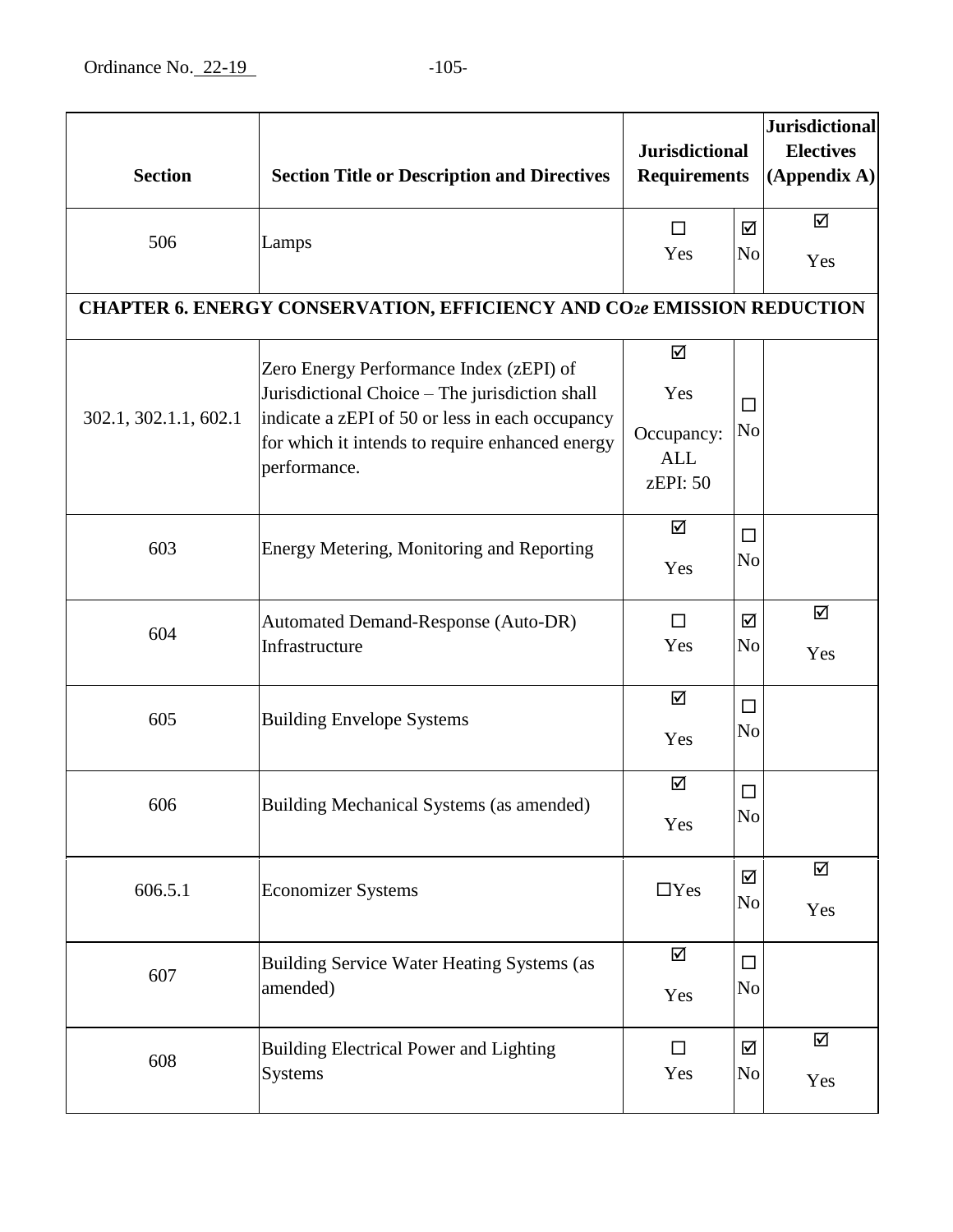| <b>Section</b> | <b>Section Title or Description and Directives</b>                    | <b>Jurisdictional</b><br><b>Requirements</b> | <b>Jurisdictional</b><br><b>Electives</b><br>$(A$ ppendix A) |
|----------------|-----------------------------------------------------------------------|----------------------------------------------|--------------------------------------------------------------|
| 609            | Specific Appliances and Equipment                                     | $\Box$<br>Yes                                | ☑<br>☑<br>N <sub>o</sub><br>Yes                              |
| 610            | <b>Onsite Renewable Energy Systems</b>                                | $\Box$<br>Yes                                | ☑<br>☑<br>N <sub>0</sub><br>Yes                              |
| 611            | Energy Systems Commissioning and<br>Completion                        | ☑<br>Yes                                     | □<br>No                                                      |
| 612            | <b>Outcome-Based Pathway Requirements</b>                             | $\Box$<br>Yes                                | ☑<br>N <sub>o</sub>                                          |
|                | CHAPTER 7. WATER RESOURCE CONSERVATION, QUALITY AND EFFICIENCY        |                                              |                                                              |
| 701.2          | Water usage metering required                                         | $\Box$<br>Yes                                | ☑<br>No                                                      |
| 702.1-702.4    | Fitting and fixture consumption through<br>Drinking fountain controls | ☑<br>Yes                                     | П<br>No                                                      |
| 702.5          | Appliances                                                            | П<br>Yes                                     | ☑<br>☑<br>No<br>Yes                                          |
| 702.6-702.19   | Municipal Reclaimed Water through Film<br>Processors                  | $\Box$<br>Yes                                | ☑<br>N <sub>o</sub>                                          |
| 703            | HVAC Systems and Equipment (as amended)                               | ☑<br>Yes                                     | □<br>No                                                      |
| 704            | Water Treatment Devices and Equipment                                 | $\Box$<br>Yes                                | ☑<br>☑<br>No<br>Yes                                          |
|                |                                                                       |                                              |                                                              |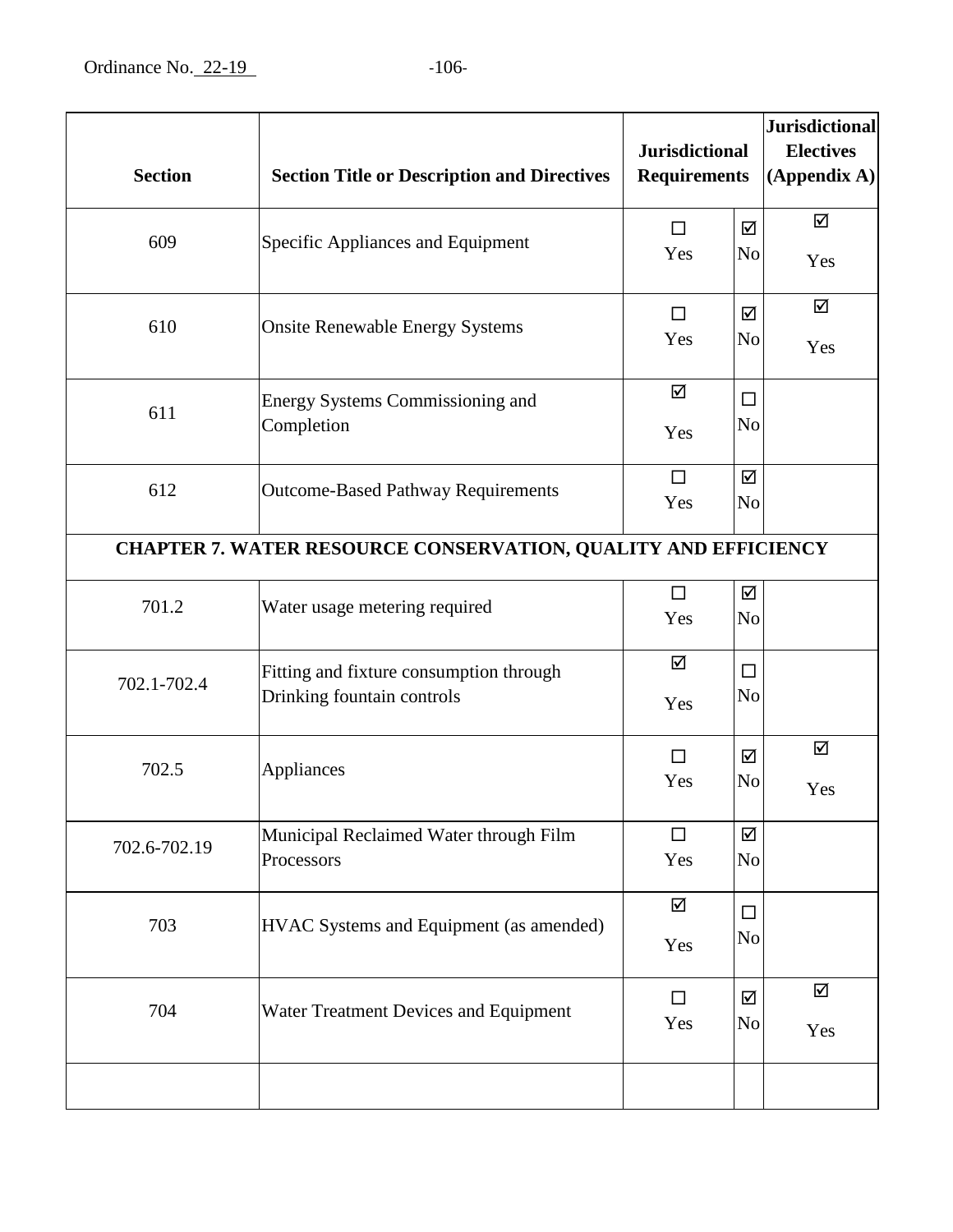| <b>Section</b> | <b>Section Title or Description and Directives</b>                                | <b>Jurisdictional</b><br><b>Requirements</b> |                          |          |  | <b>Jurisdictional</b><br><b>Electives</b><br>$(A$ ppendix A) |
|----------------|-----------------------------------------------------------------------------------|----------------------------------------------|--------------------------|----------|--|--------------------------------------------------------------|
|                | CHAPTER 8. INDOOR ENVIRONMENTAL QUALITY AND COMFORT                               |                                              |                          |          |  |                                                              |
| 802            | Building Construction Features, Operations and<br><b>Maintenance Facilitation</b> | ☑<br>Yes                                     | $\Box$<br>N <sub>0</sub> |          |  |                                                              |
| 803            | <b>HVAC Systems</b>                                                               | ☑<br>Yes                                     | $\Box$<br>No             |          |  |                                                              |
| 804            | Specific Indoor Air Quality and Pollutant<br><b>Control Measures</b>              | $\Box$<br>Yes                                | ☑<br>N <sub>o</sub>      |          |  |                                                              |
| 804.2          | <b>Post-Construction Pre-Occupancy Baseline</b><br><b>IAQ Testing</b>             | $\Box$<br>Yes                                | ☑<br>N <sub>0</sub>      | ☑<br>Yes |  |                                                              |
| 805            | <b>Prohibited Materials</b>                                                       | ☑<br>Yes                                     | $\Box$<br>N <sub>o</sub> |          |  |                                                              |
| 806            | Material Emissions and Pollutant Control                                          | $\Box$<br>Yes                                | ☑<br>N <sub>0</sub>      | ☑<br>Yes |  |                                                              |
| 807            | Acoustics                                                                         | П<br>Yes                                     | ☑<br>N <sub>o</sub>      | ☑<br>Yes |  |                                                              |
| 808            | Daylighting                                                                       | $\Box$<br>Yes                                | ☑<br>N <sub>o</sub>      | ☑<br>Yes |  |                                                              |
|                | CHAPTER 9. COMMISSIONING, OPERATION AND MAINTENANCE                               |                                              |                          |          |  |                                                              |
| 902            | Special Inspection and Commissioning                                              | ☑<br>Yes                                     | $\Box$<br>No             |          |  |                                                              |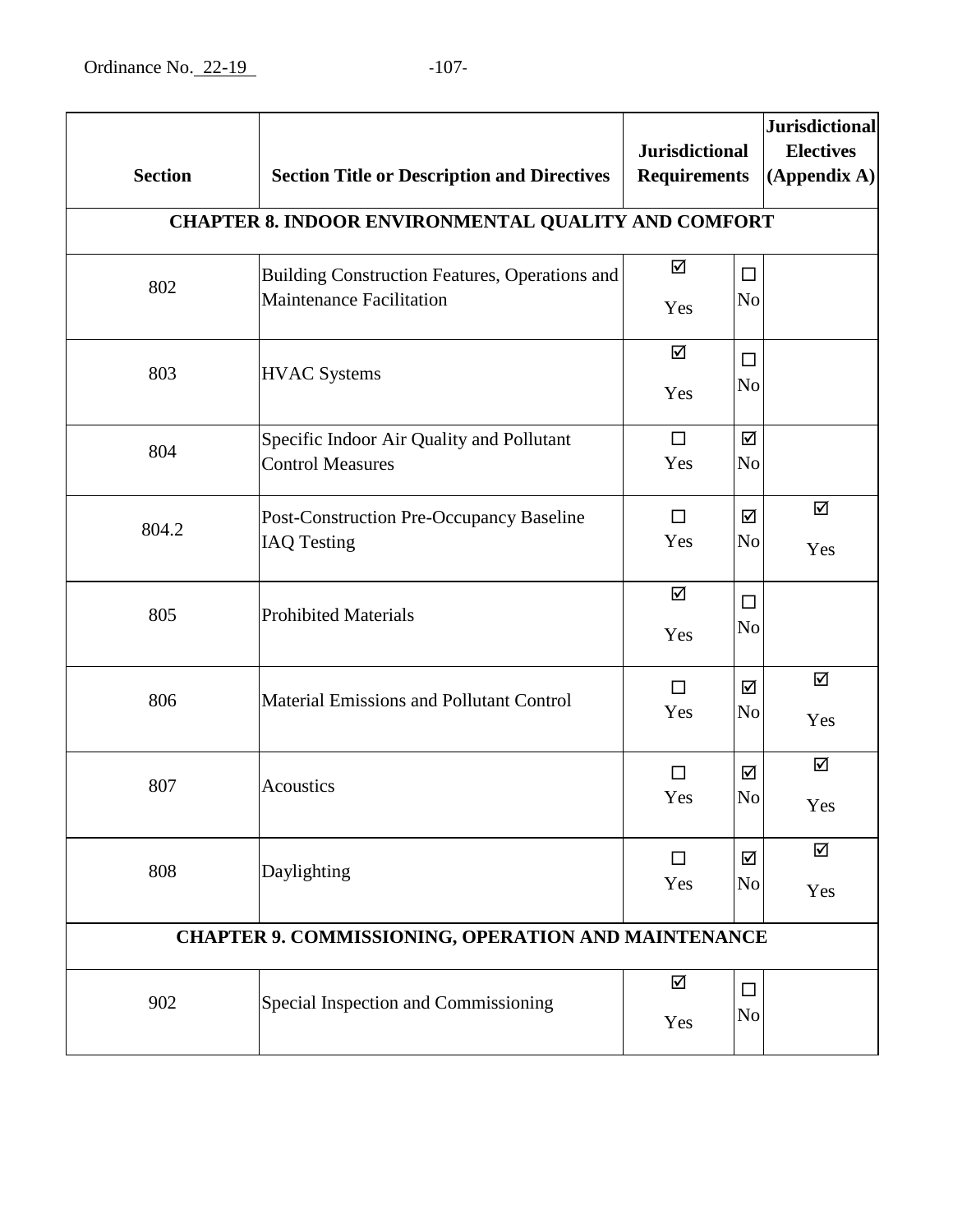| <b>Section</b>                       | <b>Section Title or Description and Directives</b>                                             | <b>Jurisdictional</b><br><b>Requirements</b> |                     | <b>Jurisdictional</b><br><b>Electives</b><br>(Appendix A) |  |
|--------------------------------------|------------------------------------------------------------------------------------------------|----------------------------------------------|---------------------|-----------------------------------------------------------|--|
| 903                                  | <b>Building Operations and Maintenance</b><br>Documentation                                    | ☑<br>Yes                                     | П<br>N <sub>o</sub> |                                                           |  |
|                                      |                                                                                                |                                              |                     |                                                           |  |
|                                      | <b>CHAPTER 10. EXISTING BUILDINGS</b>                                                          |                                              |                     |                                                           |  |
| Chapter 10                           | <b>Existing Buildings</b>                                                                      | □<br>Yes                                     | ☑<br>N <sub>o</sub> |                                                           |  |
|                                      | <b>CHAPTER 11. EXISTING BUILDING SITE DEVELOPMENT</b>                                          |                                              |                     |                                                           |  |
| Chapter 11                           | <b>Existing Building Site Development</b>                                                      | П<br>Yes                                     | ☑<br>N <sub>o</sub> |                                                           |  |
| <b>APPENDIX A: PROJECT ELECTIVES</b> |                                                                                                |                                              |                     |                                                           |  |
| A103                                 | Minimum 10 project electives shall be selected<br>from sections A104 through A110, as amended. | ☑<br>Yes                                     | □<br>N <sub>o</sub> |                                                           |  |

*Section 302.1.1* of the IgCC is amended to read as follows:

**302.1.1 zEPI of 50 or less.** Where a zEPI of 50 or less is indicated by the jurisdiction in Table 302.1, buildings shall comply on a performance-basis in accordance with Section 601.3.1.

**Exception:** Buildings less than 25,000 square feet (2323 m2) in total building floor area pursuing compliance on a prescriptive basis shall be deemed to have a zEPI of 50 and shall not be required to comply with the zEPI of Jurisdictional Choice indicated by the jurisdiction in Table 302.1.

*Sections 401.2* (Predesign site inventory and Assessment) of the IgCC is deleted in its entirety.

*Section 402* (Preservation of Natural Resources) of the IgCC is deleted in its entirety.

*Section 403* (Stormwater Management) of the IgCC is deleted in its entirety.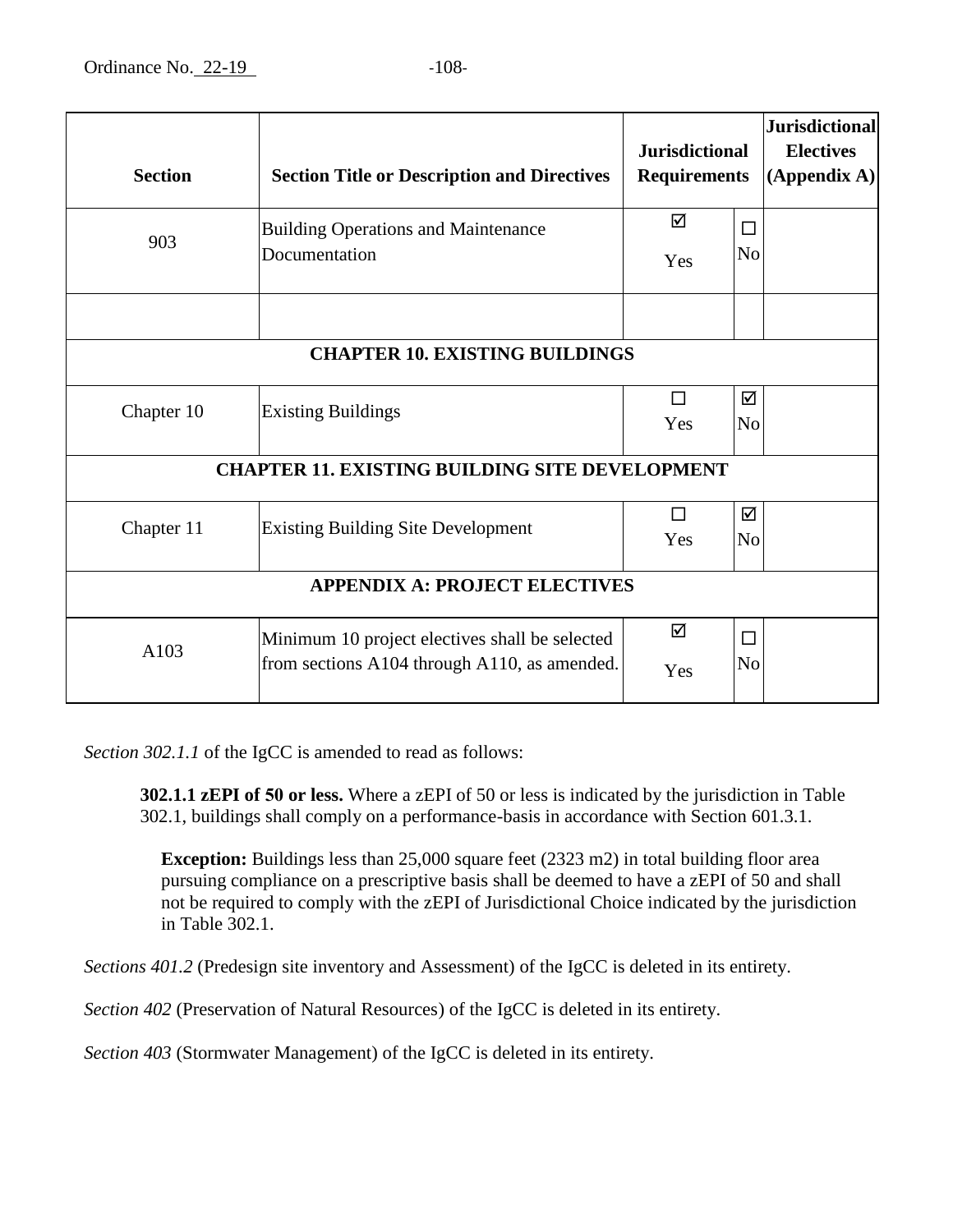*Section 404* (Landscape Irrigation and Outdoor Fountains) is removed and added to Appendix A Section A110-404 of this Code.

*Section 405.1* (Soil and water quality protection) and Section *405.2* (Vegetation and soil protection) of the IgCC are deleted in its entirety.

*Section 405.3* (Native Plant Landscaping) is removed and added to Appendix A Section A110-405.3 of this Code.

*Section 407.1 (*Walkways and bicycle paths) through *Section 407.3.2* (Long-term bicycle parking) of the IgCC are deleted in their entirety.

*Section 407.4* (Preferred vehicle parking) is removed and added to Appendix A Section A110- 407.4 of this Code.

*Section 408.2* (Site hardscape) is amended to read as follows

**Section 408.2 Site hardscape**. In climate zones 1 through 6, as established in the *International Energy Conservation Code*, not less than 40 percent of the site hardscape shall be provided with one or any combination of options described in Sections 408.2.1 through 408.2.4. For the purposes of this section, site hardscape shall not include areas of the site covered by solar photovoltaic arrays or solar thermal collectors.

*Section 409* (Site Lighting) is removed and added to Appendix A Section A110-409 of this Code.

*Section 503.2* is added to the IgCC to read as follows:

**Section 503.2 Deconstruction and demolition material and waste management plan**. Where buildings, structures or portions thereof are deconstructed or demolished, a minimum of 50 percent of materials shall be diverted from landfills. A construction material and waste management plan shall be developed that is in accordance with Section 503.1, that includes procedures for deconstruction, procedures for the proper removal, management and disposal of hazardous materials (including, but not limited to materials and devices containing mercury, poly-chlorinated biphenyl, lead, asbestos, CFCs, and HCFCs), and documentation on the total materials in buildings, structures and portions thereof to be deconstructed or demolished and the materials to be diverted.

*Sections 505* (Material Selection) and *506* (Lamps) are removed and added to Appendix A Section A110- 505 and Section A110-506 of this Code.

*Section 604* (Automated Demand-Response Infrastructure) is removed and added to Appendix A Section A110 of this Code.

*Section 606.5.1* (Economizer systems) is removed and added to Appendix A Section A110-606.5.1 of this Code.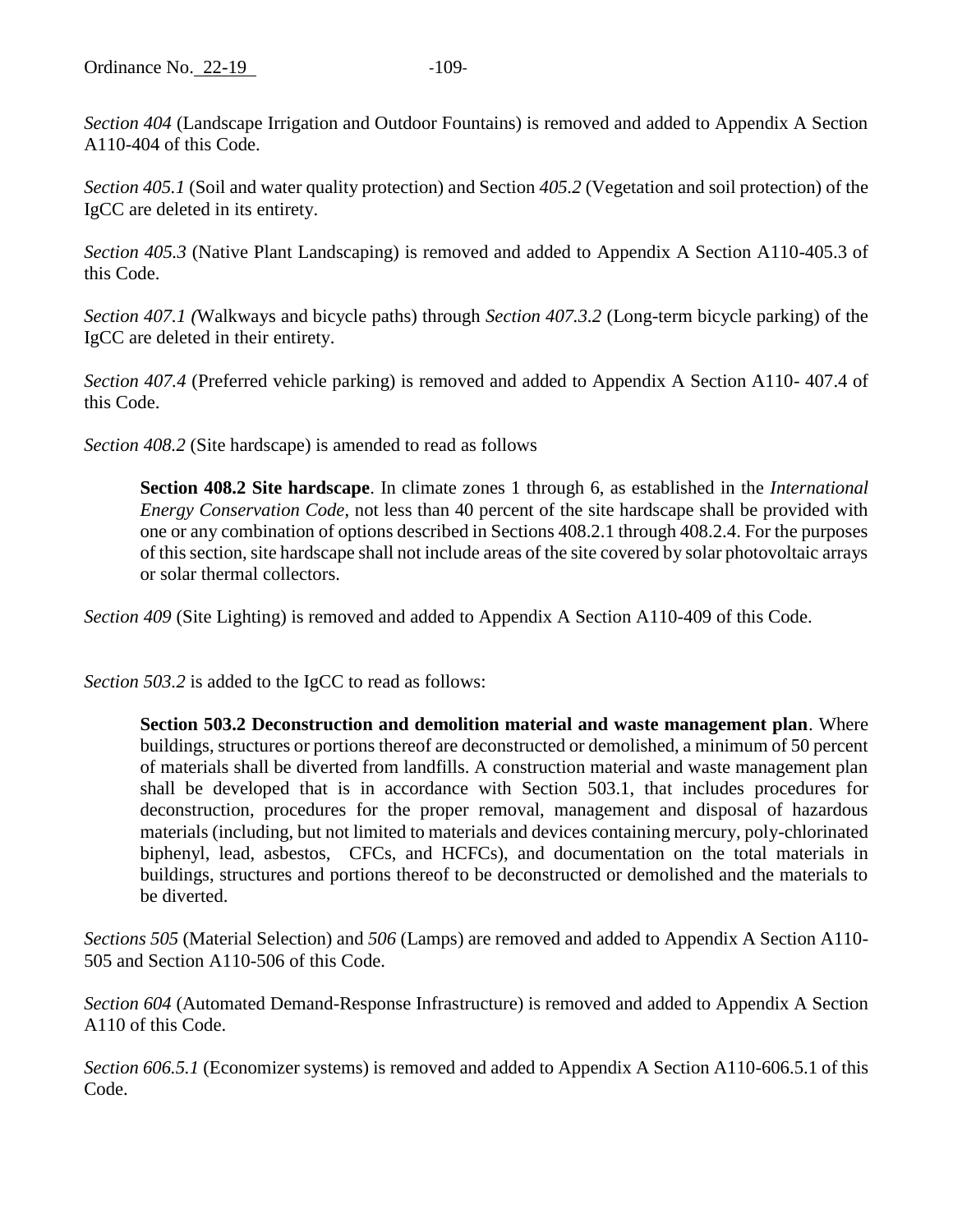*Section 608* (Building Electrical Power and Lighting Systems) of the IgCC is deleted in its entirety.

*Section 609* Specific Appliances and Equipment) is removed and added to Appendix A Section A110-609 of this Code.

*Section 610* (Onsite Renewable Energy Systems) is removed and added to Appendix A Section A110-610 of this Code.

*Section 612* (Outcome-Based Pathway Requirements) of the IgCC is deleted in its entirety.

*Section 701.2* (Water usage metering required) is removed and added to Appendix A Section A110-701.2 of this Code.

*Section 702.5* (Appliances) is removed and added to Appendix A Section A110-702.5 of this Code.

*Sections 702.6* (Municipal reclaimed water) through *702.19 (*Film processors) of the IgCC are deleted in their entirety.

*Sections 703.1* (Hydronic closed system)*, 703.2* (Humidification systems)*, 703.*3 (Condensate coolers and tempering)*, 703.4* (Condensate drainage recovery)*, 703.6* (Humidifier discharge)*, 703.7* (Cooling towers, evaporative condensers and fluid coolers), *703.8* (Wet-hood exhaust scrubber systems)*,* of the IgCC are deleted in their entirety.

*Section 704* (Water Treatment Devices and Equipment) is removed and added to Appendix A Section A110-704 of this Code.

*Section 803.3.1(1)* of the IgCC is amended to read as follows:

**803.3.1(1)** The enclosing walls shall extend from the floor surface to the underside of the floor, roof deck or solid ceiling above and shall be constructed to resist the passage of airborne chemical pollutants and shall be constructed and sealed as required for a smoke partition in a fully sprinklered building or 1-hour fire-resistance-rated construction assemblies. Alternatively, for janitorial rooms and closets, all chemicals shall be stored in approved chemical safety storage cabinets.

*Section 804.1* (Fireplaces and appliances) of the IgCC is deleted in its entirety.

*Section 804.2* (Post-construction, pre-occupancy baseline IAQ testing) is removed and added to Appendix A Section A110-804.2 of this Code.

*Sections 806* (Material Emissions and Pollutant Control), *807* (Acoustics), and *808* (Daylighting) are removed and added to Appendix A Section A110-806, Section A110-807, Section A110-808 of this Code, accordingly.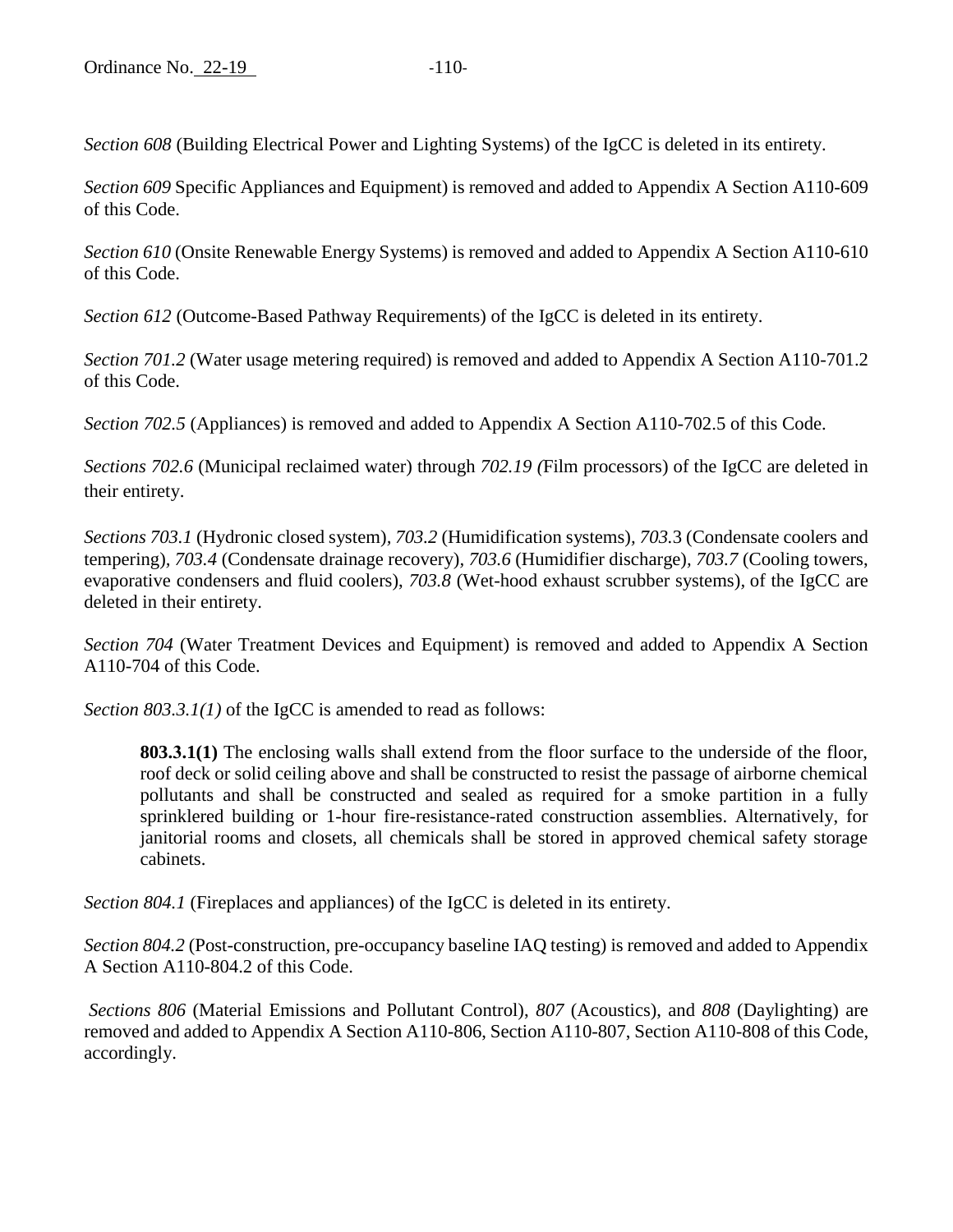*Section 902.1.1.1* of the IgCC is amended to read as follows:

**902.1.1.1 Qualifications of approved agencies**. An approved agency shall be qualified and shall demonstrate competence, to the satisfaction of the code official, for the commissioning of the particular type of construction or operation. The registered design professional in responsible charge and engineers of record involved in the design of the project are permitted to act as the approved agency provided those personnel meet the qualification requirements of this section to the satisfaction of the code official. The approved agency shall provide written documentation to the code official demonstrating competence and relevant experience or training. Experience or training shall be considered relevant where the documented experience or training is related in complexity to the same type of commissioning activities for projects of similar complexity and material qualities.

*Chapter 10* (Existing Buildings) of the IgCC is deleted in its entirety.

*Chapter 11* (Existing Building Site Development) of the IgCC is deleted in its entirety.

*Section A103.2* of the IgCC is amended to read as follows:

**A103.2 Required number of and selection of project electives**. A total of not less than 10 project electives shall be selected by the owner or the owner's authorized agent from Table A103.2. Selected project electives shall be applied as mandatory requirements for the project. Selected project electives shall be communicated to the code official by means of checking the appropriate boxes in the tables and providing a copy of the tables, or by inclusion of a list of selected project electives, with the construction documents.

| <b>Section</b> | <b>Description</b>                  | <b>Owner Selection</b> |              |
|----------------|-------------------------------------|------------------------|--------------|
| A104.2         | Wildlife corridor                   | $\Box$ Yes             | $\square$ No |
| A104.3         | Infill site                         | $\Box$ Yes             | $\square$ No |
| A104.4         | Brownfield site                     | $\Box$ Yes             | $\square$ No |
| A104.5         | Site restoration                    | $\Box$ Yes             | $\square$ No |
| A104.6         | Mixed-use development               | $\Box$ Yes             | $\square$ No |
| A104.9.1       | Site hardscape project elective 1   | $\Box$ Yes             | $\square$ No |
| A104.9.2       | Site hardscape project elective 2   | $\Box$ Yes             | $\square$ No |
| A104.9.3       | Site hardscape project elective 3   | $\Box$ Yes             | $\square$ No |
| A104.9.4       | Roof covering project elective      | $\Box$ Yes             | $\square$ No |
| A105.1         | Waste management                    | $\Box$ Yes             | $\square$ No |
| A105.2         | Construction waste landfill maximum | $\Box$ Yes             | $\square$ No |

*Table A103.2 Project Electives* of the IgCC is amended to read as follows: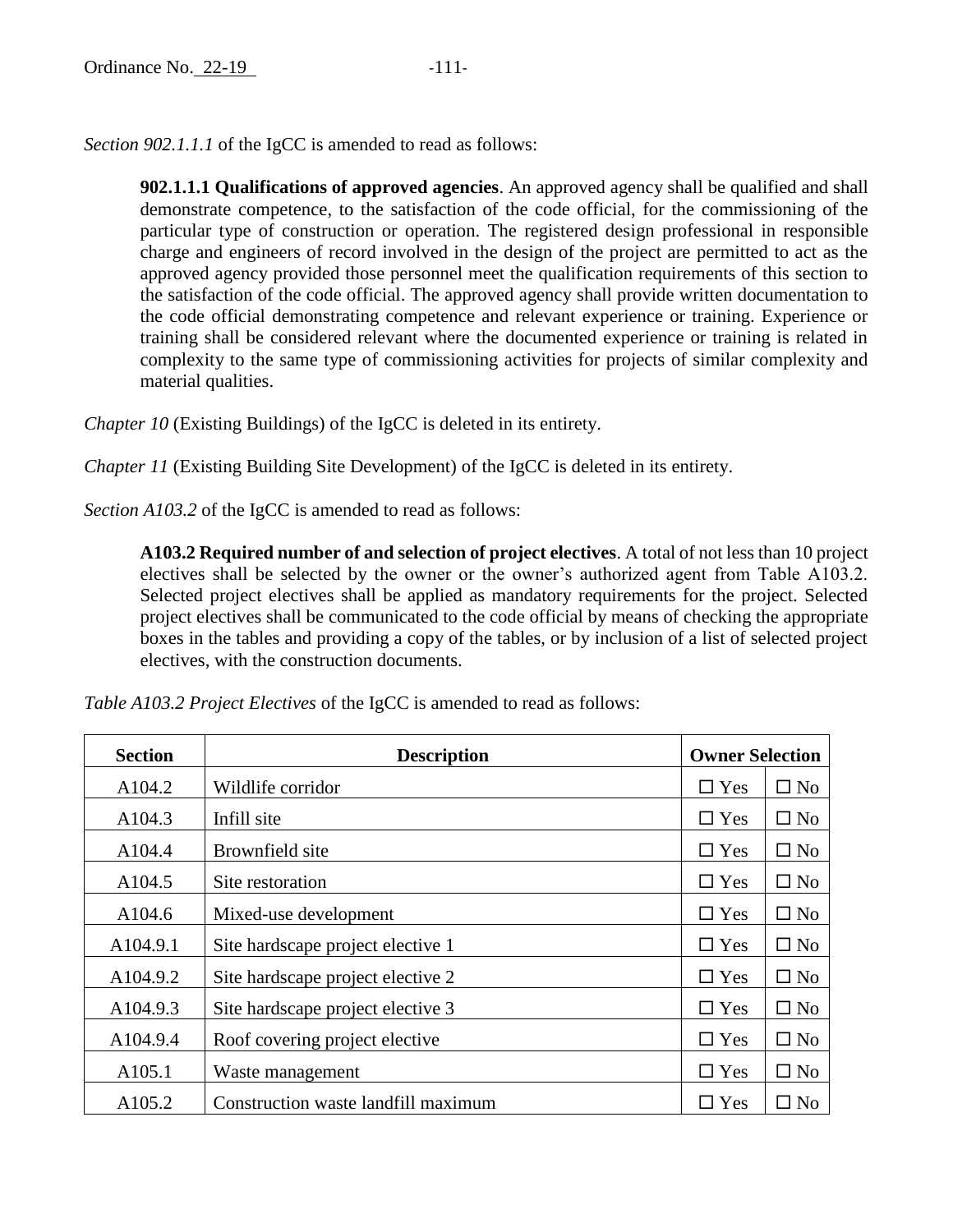| <b>Section</b> | <b>Description</b>                                                                               |               | <b>Owner Selection</b> |
|----------------|--------------------------------------------------------------------------------------------------|---------------|------------------------|
| A105.3(1)      | Reused, recycled<br>recyclable,<br>bio-based<br>content,<br>and<br>indigenous materials (70%)    | $\Box$ Yes    | $\square$ No           |
| A105.3(2)      | recycled<br>recyclable,<br>Reused,<br>content,<br>bio-based<br>and<br>indigenous materials (85%) | $\Box$ Yes    | $\square$ No           |
| A105.4         | Service life plan                                                                                | $\Box$ Yes    | $\square$ No           |
| A105.5         | Design for construction and building reuse                                                       | $\Box$ Yes    | $\Box$ No              |
| A105.6         | Existing building reuse                                                                          | $\square$ Yes | $\square$ No           |
| A105.7         | Historic building reuse                                                                          | $\square$ Yes | $\square$ No           |
| A105.8         | Integrated design                                                                                | $\Box$ Yes    | $\square$ No           |
| A105.9         | Deconstruction                                                                                   | $\Box$ Yes    | $\square$ No           |
| A106.1         | zEPI is at least 5 points lower than required by Table 302.1                                     | $\square$ Yes | $\square$ No           |
|                | zEPI is at least 10 points lower than required by Table 302.1                                    | $\square$ Yes | $\square$ No           |
|                | zEPI is at least 15 points lower than required by Table 302.1                                    | $\Box$ Yes    | $\square$ No           |
|                | zEPI is at least 20 points lower than required by Table 302.1                                    | $\square$ Yes | $\square$ No           |
|                | zEPI is at least 25 points lower than required by Table 302.1                                    | $\square$ Yes | $\square$ No           |
|                | zEPI is at least 30 points lower than required by Table 302.1                                    | $\Box$ Yes    | $\square$ No           |
|                | zEPI is at least 35 points lower than required by Table 302.1                                    | $\Box$ Yes    | $\square$ No           |
|                | zEPI is at least 40 points lower than required by Table 302.1                                    | $\square$ Yes | $\square$ No           |
|                | zEPI is at least 45 points lower than required by Table 302.1                                    | $\Box$ Yes    | $\square$ No           |
|                | zEPI is at least 50 points lower than required by Table 302.1                                    | $\Box$ Yes    | $\square$ No           |
| A106.2         | Mechanical system project elective                                                               | $\square$ Yes | $\square$ No           |
| A106.3         | Service water heating                                                                            | $\square$ Yes | $\square$ No           |
| A106.4         | <b>Lighting Systems</b>                                                                          | $\square$ Yes | $\square$ No           |
| A106.5         | Passive design                                                                                   | $\Box$ Yes    | $\square$ No           |
| A106.6         | Renewable energy systems- 5 percent                                                              | $\square$ Yes | $\square$ No           |
| A106.6         | Renewable energy systems- 10 percent                                                             | $\Box$ Yes    | $\square$ No           |
| A106.6         | Renewable energy systems- 20 percent                                                             | $\square$ Yes | $\square$ No           |
| A107.2         | Onsite wastewater treatment                                                                      | $\square$ Yes | $\square$ No           |
| A107.3         | Alternative onsite potable water for outdoor host connections                                    | $\square$ Yes | $\square$ No           |
| A107.4         | Alternative onsite potable water for plumbing fixture flushing                                   | $\square$ Yes | $\square$ No           |
| A107.5         | Automatic fire sprinkler system                                                                  | $\square$ Yes | $\square$ No           |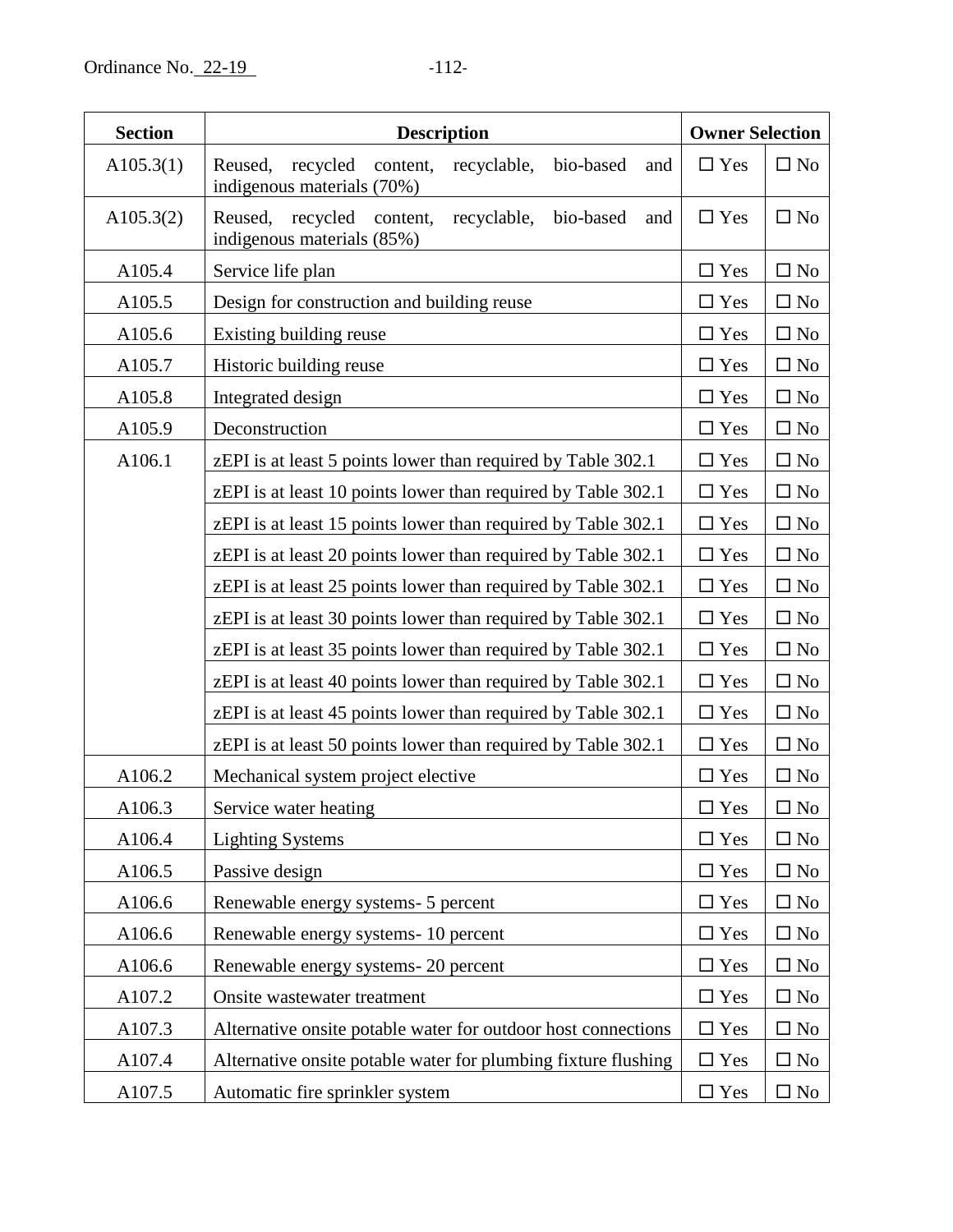| <b>Section</b>         | <b>Description</b>                                                         |               | <b>Owner Selection</b> |
|------------------------|----------------------------------------------------------------------------|---------------|------------------------|
| A107.6                 | Alternative onsite nonpotable water to fire pumps                          | $\square$ Yes | $\square$ No           |
| A107.7                 | Alternative onsite nonpotable water for industrial process<br>makeup water | $\Box$ Yes    | $\square$ No           |
| A107.8                 | Alternative onsite nonpotable water for cooling tower makeup<br>water      | $\Box$ Yes    | $\square$ No           |
| A107.9                 | Gray water collection                                                      | $\Box$ Yes    | $\square$ No           |
| A108.2                 | VOC emissions – flooring                                                   | $\square$ Yes | $\Box$ No              |
| A108.3                 | VOC emissions - ceiling systems                                            | $\Box$ Yes    | $\Box$ No              |
| A108.4                 | VOC emissions – wall systems                                               | $\Box$ Yes    | $\Box$ No              |
| A108.5                 | Architectural paints and coatings                                          | $\square$ Yes | $\square$ No           |
| A108.6                 | <b>Total VOC limit</b>                                                     | $\Box$ Yes    | $\square$ No           |
| A108.7                 | Views to building exterior                                                 | $\Box$ Yes    | $\square$ No           |
| A110-404               | Landscape Irrigation and Outdoor Fountains                                 | $\Box$ Yes    | $\square$ No           |
| A110-405.3             | <b>Native Plant Landscaping</b>                                            | $\Box$ Yes    | $\square$ No           |
| A110-407.4             | Preferred Vehicle Parking                                                  | $\Box$ Yes    | $\square$ No           |
| A110-409               | Site Lighting                                                              | $\Box$ Yes    | $\square$ No           |
| A110-505               | <b>Material Selection</b>                                                  | $\Box$ Yes    | $\square$ No           |
| A110-506               | Lamps                                                                      | $\Box$ Yes    | $\square$ No           |
| A110-604               | Automated Demand-Response (Auto-DR) Infrastructure                         | $\Box$ Yes    | $\square$ No           |
| A110-<br>606.5.1       | <b>Economizer Systems</b>                                                  | $\Box$ Yes    | $\Box$ No              |
| A110-608.2<br>$-608.9$ | <b>Building Electrical Power and Lighting Systems</b>                      | $\Box$ Yes    | $\square$ No           |
| A110-<br>609.2.3       | Specific Appliances and Equipment                                          | $\Box$ Yes    | $\square$ No           |
| A110-610               | <b>Onsite Renewable Energy Systems</b>                                     | $\Box$ Yes    | $\square$ No           |
| A110-701.2             | <b>Water Usage Metering</b>                                                | $\Box$ Yes    | $\square$ No           |
| A110-702.5             | Appliances                                                                 | $\Box$ Yes    | $\square$ No           |
| A110-704               | Water Treatment Devices and Equipment                                      | $\square$ Yes | $\square$ No           |
| A110-804.2             | Post-Construction Pre-Occupancy Baseline IAQ Testing                       | $\Box$ Yes    | $\square$ No           |
| A110-806               | Material Emissions and Pollutant Control                                   | $\square$ Yes | $\square$ No           |
| A110-807               | Acoustics                                                                  | $\square$ Yes | $\square$ No           |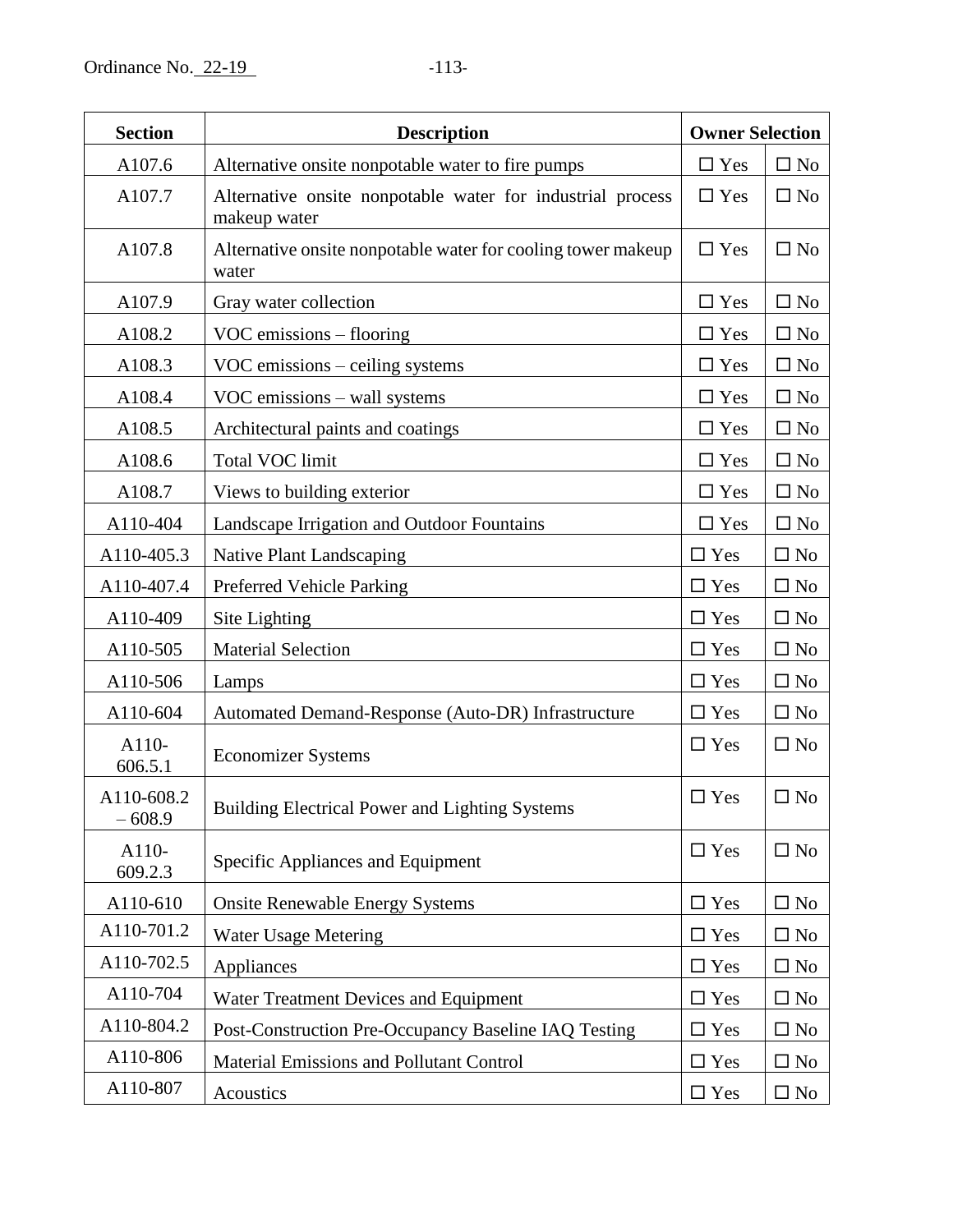| Section  | <b>Description</b> | <b>Owner Selection</b> |  |  |
|----------|--------------------|------------------------|--|--|
| A110-808 | Daylighting        | $v_{es}$               |  |  |

Sections A104.1 (Flood hazard area project elective), A104.7 (Changing and shower facilities project elective) and 104.8 (Long-term bicycle parking and storage project elective) of the IgCC are deleted in their entirety.

*Section A110* of the IgCC is added to read as follows:

## **Section A110 Additional Project Electives**

**A110.1 Additional Project Electives**. The following Sections and Subsections are removed from Chapter 3 through Chapter 8 of this code and relocated to Appendix A to be optional requirements:, 404, 405.3, 407.4, 409, 505, 506, 604, 606.5.1, 608.2-608.9, 609.2.3, 610, 701.2, 702.5, 704, 804.2, 806, 807 and 808. Section and subsection numbers, titles and provisions shall remain consistent, unless otherwise amended. Each section or subsection is considered as separate project electives. The electives shall be cumulative and compliance with each project elective shall be recognized individually.

# **DIVISION 5. ONE AND TWO FAMILY DWELLING REQUIREMENTS**

## **Sec. 5-331. Applicability.**

The requirements of this Division shall be applicable to one and two family dwellings as indicated in Section 5-303 of this Article.

## **Sec. 5-332. Green Building Checklist Required.**

All one- and two-family dwelling as indicated in Section 5-303 of this Article must submit either a completed NGBS checklist, or equivalent green homes checklist with every submittal to the City.

## **Sec. 5-333. Rockville Green Homes Required.**

Homes must achieve a minimum Silver performance level in Chapters 5 through 10 of the ICC 700-2015 (National Green Building Standard) or equivalent system that must be first approved by the code official and where the applicant demonstrates equivalency and compliance.

## **Secs. 5-334 - 5-340. Reserved.**